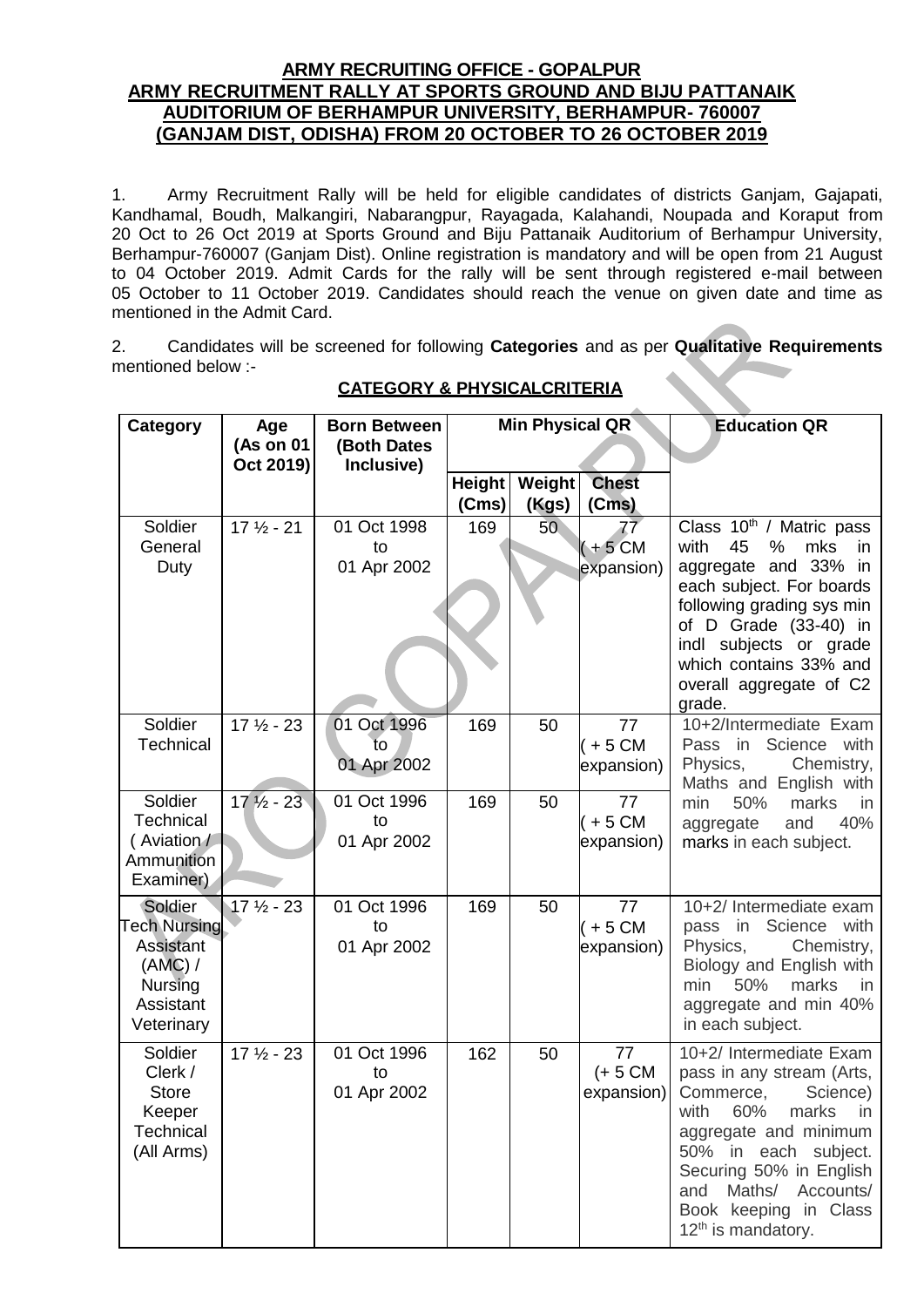| Category                                                                                                                                                                   | <b>Min Physical QR</b><br><b>Born Between</b><br>Age |                                                                                                                                           |                        |                        |                                                                                                                                               |                                                                                                                                                        | <b>Education QR</b>             |
|----------------------------------------------------------------------------------------------------------------------------------------------------------------------------|------------------------------------------------------|-------------------------------------------------------------------------------------------------------------------------------------------|------------------------|------------------------|-----------------------------------------------------------------------------------------------------------------------------------------------|--------------------------------------------------------------------------------------------------------------------------------------------------------|---------------------------------|
|                                                                                                                                                                            | (As on 01<br>Oct 2019)                               | (Both Dates<br>Inclusive)                                                                                                                 | <b>Height</b><br>(Cms) | Weight<br>(Kgs)        | <b>Chest</b><br>(Cms)                                                                                                                         |                                                                                                                                                        |                                 |
| Soldier<br>Tradesman<br>(All Arms)<br>10 <sup>th</sup> Pass                                                                                                                | $17\frac{1}{2} - 23$                                 | 01 Oct 1996<br>to<br>01 Apr 2002                                                                                                          | 169                    | 48                     | (i) Cl $10th$ Simple Pass.<br>76<br>$(+ 5 CM)$<br>No<br>expansion)<br>(ii)<br>aggregate<br>but should have scored<br>min 33% in each subject. |                                                                                                                                                        | stipulation<br>in<br>percentage |
| Soldier<br>Tradesman<br>(All Arms)<br>8 <sup>th</sup> Pass                                                                                                                 | $17\frac{1}{2} - 23$                                 | 01 Oct 1996<br>to<br>01 Apr 2002                                                                                                          | 169                    | 48                     | 76<br>$(+ 5 CM)$<br>expansion)                                                                                                                | (i) Cl $8th$ Pass (for Syce,<br>House Keeper & Mess<br>Keeper).<br>$(ii)$ No<br>stipulation<br>in<br>aggregate<br>percentage<br>but should have scored |                                 |
|                                                                                                                                                                            |                                                      |                                                                                                                                           |                        |                        |                                                                                                                                               | 33%<br>min<br>subject.                                                                                                                                 | in<br>each                      |
|                                                                                                                                                                            |                                                      | Note. Education Certificates issued by Education Boards affiliated to / listed by COBSE,<br>AICTE, CBSE and NIOS only will be considered. |                        |                        |                                                                                                                                               |                                                                                                                                                        |                                 |
|                                                                                                                                                                            |                                                      | Special Physical Standards (As Applicable) :-                                                                                             |                        |                        |                                                                                                                                               |                                                                                                                                                        |                                 |
|                                                                                                                                                                            |                                                      | <b>Class/ Category</b>                                                                                                                    |                        | <b>Height</b><br>(Cms) |                                                                                                                                               | <b>Chest (Cms)</b>                                                                                                                                     | Weight<br>(Kgs)                 |
|                                                                                                                                                                            |                                                      | Tribals (ST) of authorized Tribal Areas                                                                                                   |                        | 162                    |                                                                                                                                               | 77                                                                                                                                                     | 48                              |
| Gorkhas both Nepalese and Indian                                                                                                                                           |                                                      |                                                                                                                                           |                        | 157                    |                                                                                                                                               | 77                                                                                                                                                     | 48                              |
| <b>Relaxation in Physical Standards:-</b>                                                                                                                                  |                                                      |                                                                                                                                           |                        |                        |                                                                                                                                               |                                                                                                                                                        |                                 |
| Sons of Servicemen (SOS) / Ex-Servicemen<br>$\overline{2}$<br>2<br>1<br>(SOEX)/ War Widows(SOWW) / Widows of Ex-<br>Servicemen.                                            |                                                      |                                                                                                                                           |                        |                        |                                                                                                                                               |                                                                                                                                                        |                                 |
| Adopted son / son-in-law of a War Widow, if she<br>has no son including a legally adopted son of<br>Serving Soldier / Ex-Servicemen                                        |                                                      |                                                                                                                                           |                        |                        | $\overline{2}$                                                                                                                                | 1                                                                                                                                                      | $\overline{2}$                  |
| Outstanding Sportsmen (International / National /<br>State / District level having secured 1st / 2nd<br>Position in last two years)                                        |                                                      |                                                                                                                                           |                        | 2                      |                                                                                                                                               | 3                                                                                                                                                      | 5                               |
| Note – Relaxation in Physical Standards is either for wards of servicemen / ex servicemen<br>or sportsmen (not both) and is in addition to the special physical standards. |                                                      |                                                                                                                                           |                        |                        |                                                                                                                                               |                                                                                                                                                        |                                 |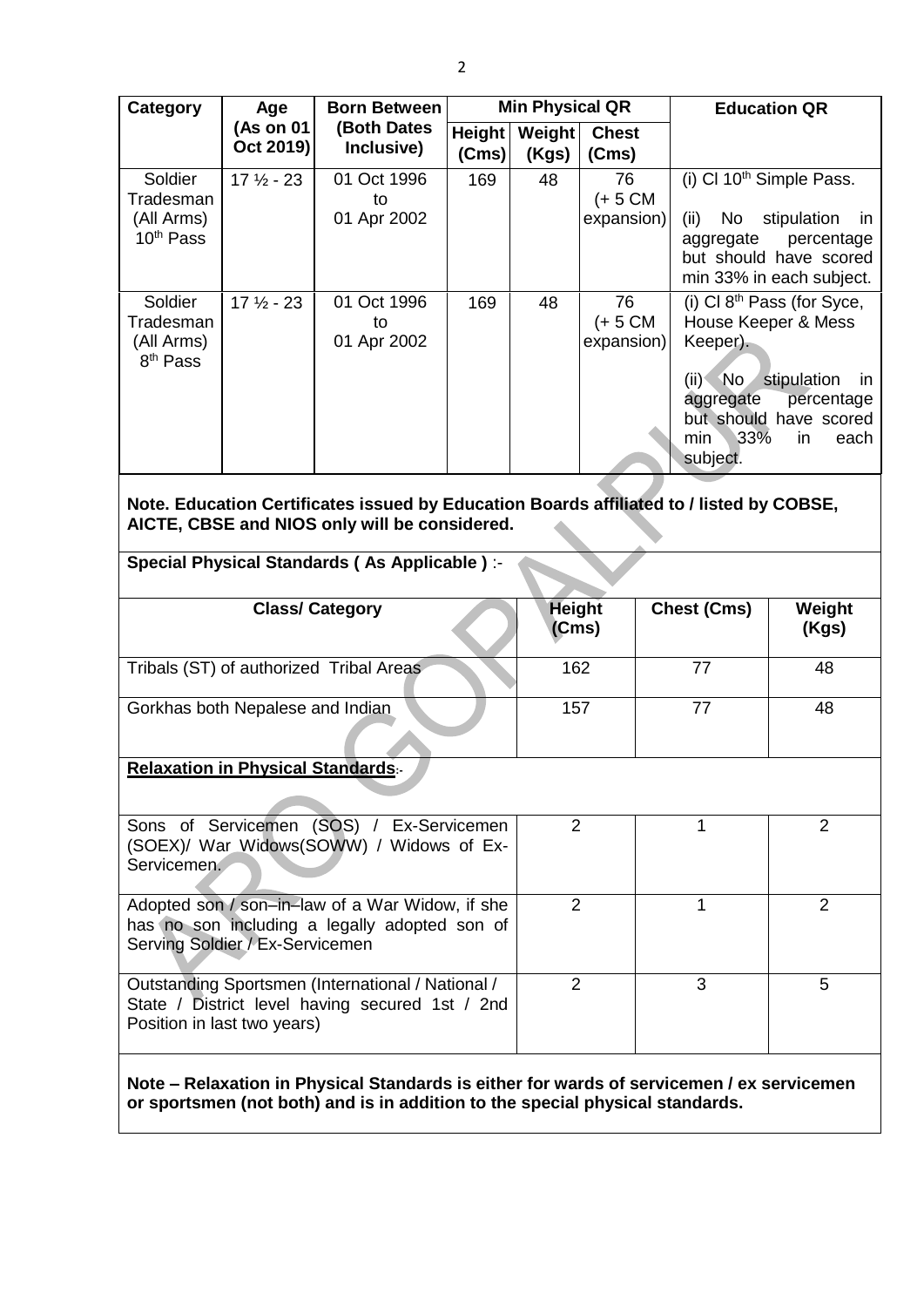### 3. **Candidates will be tested as stated below**.

| <b>Physical Fitness Test (At Rally Site)</b> |                  |                    |              |                                |             | <b>Remarks</b>                                                                                  |  |  |
|----------------------------------------------|------------------|--------------------|--------------|--------------------------------|-------------|-------------------------------------------------------------------------------------------------|--|--|
| 1.6 Km Run                                   |                  | Beam (Pull Ups)    |              | 9 Feet                         | Zig-Zag     |                                                                                                 |  |  |
| Group                                        | <b>Mar</b><br>ks | Pull<br><b>Ups</b> | <b>Marks</b> | <b>Balance</b><br><b>Ditch</b> |             |                                                                                                 |  |  |
| Group $I -$                                  | 60               | 10                 | 40           | <b>Need</b>                    | <b>Need</b> | For following cats, candidates                                                                  |  |  |
| Uptill 5 Min 30<br><b>Sec</b>                |                  | 9                  | 33           | to<br>Qualify                  | to          | only need to qualify in PFT :-                                                                  |  |  |
|                                              |                  | 8                  | 27           |                                | Qualify     | Soldier Technical.<br>(a)                                                                       |  |  |
| Group $II -$                                 |                  |                    |              |                                |             | (b)<br><b>Soldier Technical</b>                                                                 |  |  |
| 5 Min 31 Sec                                 | 48               | 7                  | 21           |                                |             | (Aviation / Ammunition                                                                          |  |  |
| to 5 Min 45<br>Sec                           |                  | 6                  | 16           |                                |             | Examiner).                                                                                      |  |  |
|                                              |                  |                    |              |                                |             | <b>Soldier Tech Nursing</b><br>(c)<br>Assistant (AMC) / Nursing<br><b>Assistant Veterinary.</b> |  |  |
|                                              |                  |                    |              |                                |             | Soldier Clerk/ Store<br>(d)<br>Keeper Technical (All Arms)                                      |  |  |
| <b>Physical Measurement (At Rally Site)</b>  |                  |                    |              |                                |             |                                                                                                 |  |  |

Physical measurements will be carried out as per the Physical standards listed at Para 2 above.

# **Medical Test**

(a) As per laid down medical standards at the Rally Site.

(b) Unfit candidates will be referred to MH / CH / BH for specialist review. Candidates referred for specialist review should present themselves to the nominated MH / CH / BH within 14 days of the referral and report back to ARO for issue of Admit Card for CEE, in case declared FIT.

# **Written Test Through Common Entrance Examination (CEE)**

(a) Will be conducted for medically fit candidates at nominated venue. Location, Date and time of written test will be intimated at rally site and through Admit Cards.

(b) Admit card for the CEE for the Rally Medical Fit candidates will be issued at Rally Site itself.

(c) Admit card for the CEE for the Review Medical Fit cases will be issued after getting medically fit by concerned specialist / specialists at MH / CH / BH.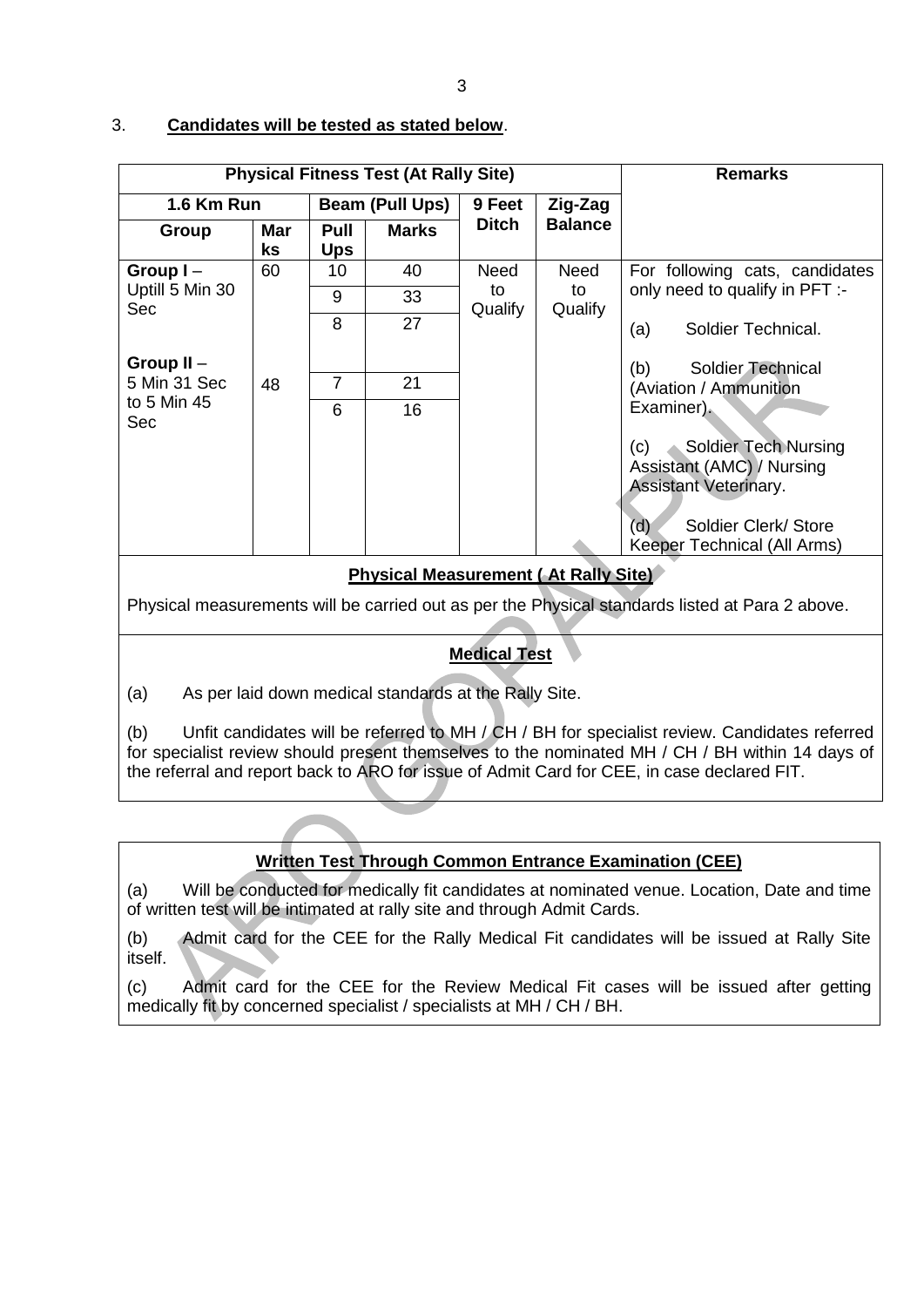4. Candidates are required to bring following documents/ certificates in original with two attested photocopies with them to the rally site:-

(a) **Admit Card**. Printed with Laser Printer on good quality paper (Do not shrink the size).

(b) **Photograph**. Twenty copies of unattested Passport size colour photographs developed on good quality photographic paper in white background not more than three months old. Computer printouts/ photoshopped photographs will **NOT be** accepted.

### (c) **Education Certificates**.

(i) Education certificate with marks sheet in original of all educational qualification achieved by candidate i.e. Matric /Intermediate/Graduation etc from recognised School/ College/ Board/ University.

(ii) Provisional / Online education certificate should be certified ink signed by the head of the educational institution of concerned Board / University.

(iii) Candidate with Matric certificate from Open School should bring School Leaving Certificate countersigned by BEO / DEO.

(d) **Domicile Certificate**. Domicile certificate with photograph issued by Tehsildar/ District Magistrate.

(e) **Caste Certificate**. Caste certificate affixed with photograph of the candidate issued by the Tehsildar / District Magistrate.

**Religion Certificate**. Religion Certificate issued by the Tehsildar/SDM. (if religion as **"SIKH/HINDU/ MUSLIM/ CHRISTIAN"** is not mentioned in caste certificate).

(g) **School Character Certificate**. School Character Certificate issued by the School/College Principal/Headmaster, where the candidate last studied.

(h) **Character Certificate**. Character Certificate with photograph issued by Village Sarpanch/Municipal Corporation **within last six months**.

(j) **Unmarried Certificate**. Unmarried certificate for candidate less than 21 years of age with photograph issued by village Sarpanch/Municipal Corporation **within last six months**.

(k) **Relationship Certificate**. SOS/SOEX/SOW/SOWW candidates are required to produce the following documents on the rally site:-

(i) Relationship certificate issued from respective Record Office duly signed by Record Officer with personal Number, Rank, Name and particular of the Record Officer issuing the Relationship certificate with office seal/stamp is endorsed.

(ii) A declaration to the affect as mentioned in the affidavit on Ten Rupees Non-Judicial stamp paper prepared by Ex-servicemen (ESM) duly signed by 1<sup>st</sup> Class/Executive/Judicial magistrate is required to be submitted by the candidate at rally site. **Format of affidavit is attached as per Appendix**.

(iii) Original Discharge book of Ex-serviceman also to be produced. Name and date of birth of the candidate must have been recorded in it.

(l) **NCC Certificate**. Candidates having NCC A/ B/ C certificates and Republic Day parade certificate should have photograph of the candidate duly attested by issuing authority. **Provisional NCC A/B/C pass certificates will only be accepted if authenticated by concerned NCC Group Commanders.**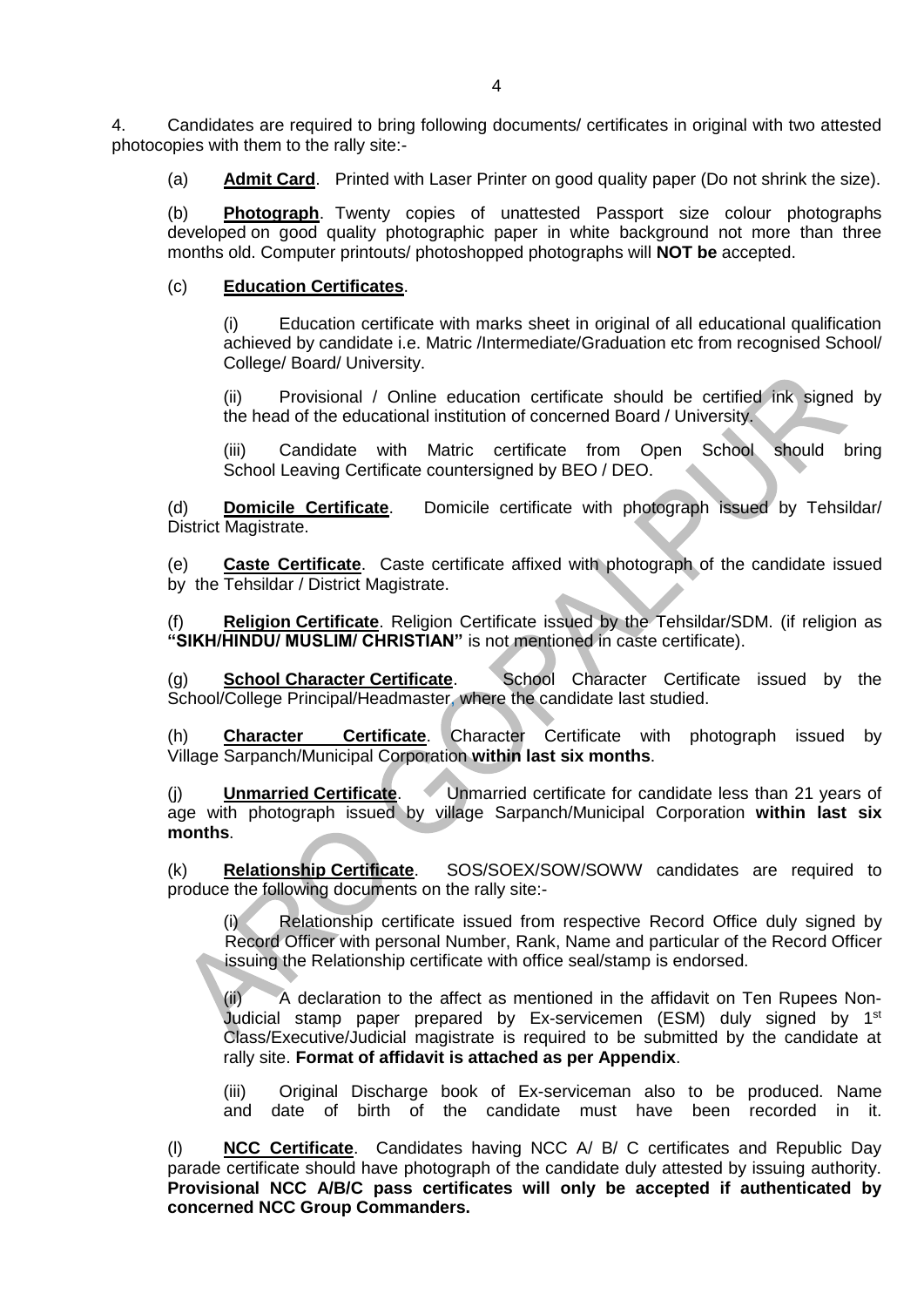### (m) **Sports Certificate**.

(i) Sportsmen who have represented India at International level and State at National level within the last two years. For list of sports under which, relaxation in physical standards is admissible, attention is invited to [www.joinindianarmy.nic.in](http://www.joinindianarmy.nic.in/) website.

(ii) Sportsmen who have represented District at State level and University team or regional team at District level with  $1<sup>st</sup>/2<sup>nd</sup>$  position within last two vears. Sports certificates should be with registration number and from govt recognized sports association/ bodies as under :-

| (aa) | All Sr/Jr National Championship certificates - | Respective<br>National Federation.                |
|------|------------------------------------------------|---------------------------------------------------|
| (ab) | All State/Distt level certificates             | Respective<br><b>State Sports</b><br>Association. |
| (ac) | All University level certificate               | <b>Inter University</b><br>Sports Board.          |
| (ad) | All School level certificates                  | All India School<br>Games Federation.             |

(n) **Affidavit**. Duly signed by candidate on Rs 10/- Non-judicial Stamp Paper as per specimen duly attested by notary will be submitted by candidate.

(o) **Single Bank A/C, PAN Card & AADHAR Card**. Single Bank A/C, PAN Card Aadhar Card are mandatory documents for final enrolment for purpose of Pay & allowances and **other social benefits scheme.** 

#### 5. **Special Instructions**.

(a) **Any candidate who does not receive admit card by 12 Oct 2019, may approach Army Recruiting Office, Gopalpur for further clarification.**

(b) **Candidate can apply in only one category**. **If anyone is found registered for multiple trade/ category, he will be disqualified and will not be considered for any trade/ category. Choose wisely before applying. For Online Registration & Online Application, assistance will also be provided to candidates at Army Recruiting Office, Gopalpur on working days from 1000hrs to 1400hrs**.

(c) **01 Oct 2019** will be taken as effective date of determining age eligibility of candidate. Candidates to produce birth certificate at the time of preliminary document check.

(d) Candidates reporting after **0600hrs** will not be allowed to participate in the Rally.

(e) Personal e-mail ID and Mobile Number is **MUST**. All important messages will be sent to this e-mail ID/ Mobile Number like short listing/ Call letter/ joining instruction/ result etc. Sharing of e-mail ID and mobile Number is not permitted. Remember the User Name & Password for future use.

(f) Candidates must carry their AADHAR Card which will be authenticated biometrically at the rally site. Ensure AADHAR details are matching with the details mentioned in the documents and the online application.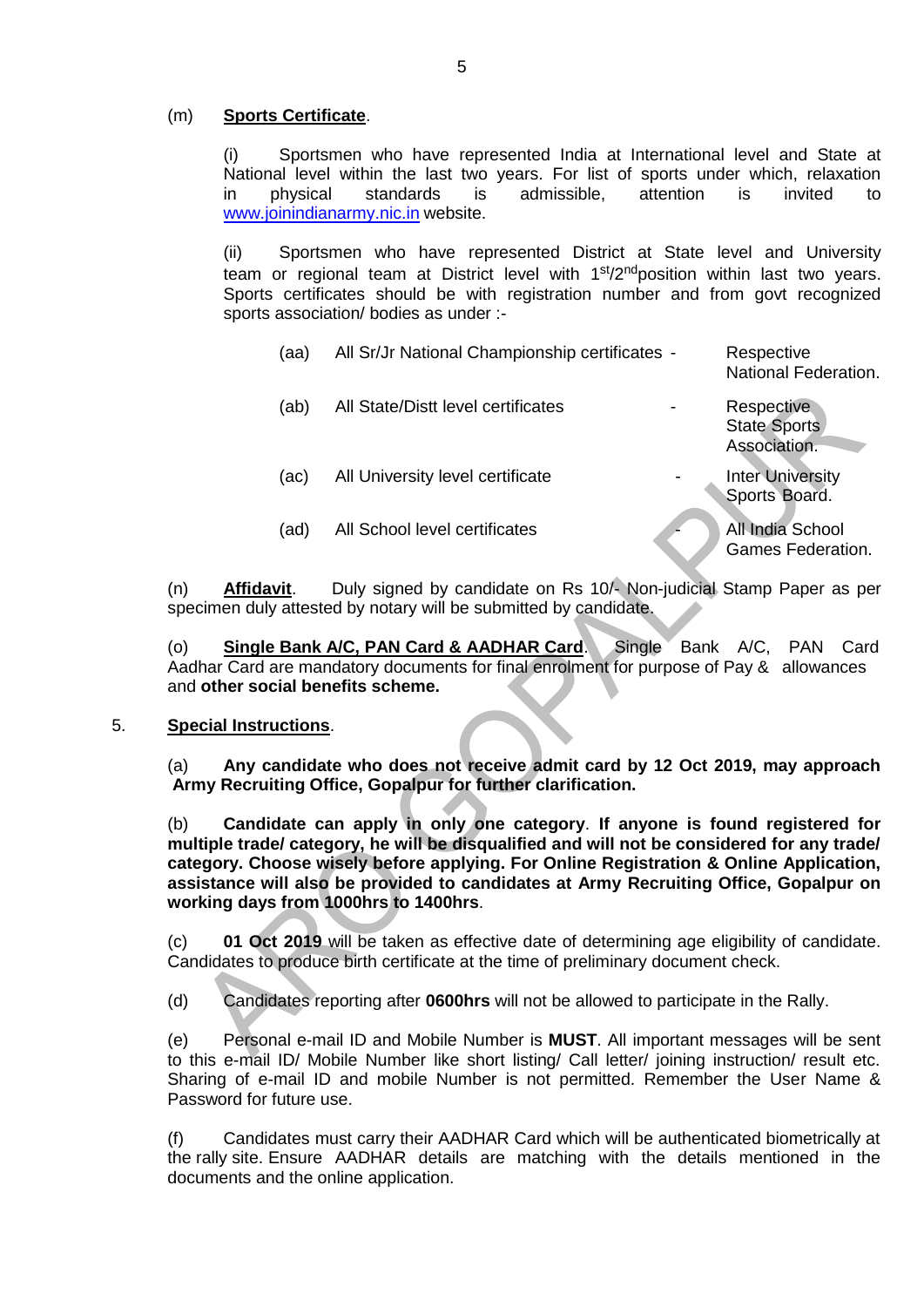(g) Candidate's Name, Father's Name, Mother's Name and DOB must be entered exactly as per Matriculation/ 10th Class Board Certificate.

(h) Candidate must enter contact details and permanent home address exactly as per Domicile/ Nativity/ Permanent Residential Certificate issued by Sub Divisional Magistrate/District Magistrate.

(j) Those not in possession of required documents will not be permitted to participate in the Rally.

(k) **Touts. In the past, a number of candidates have been found victims of touts, fake documents/ impersonation and in the bargain have lost their candidature. Modus operandi / means used by the touts are as under:-**

**(i) Issue of fake PFT slips/ impersonation during various stages of rally unfair means / malpractices. Conduct fake recruitment rallies.**

**(ii) Snatching away original certificates from candidates who have been declared fit at initial stage and thereafter harassing them.**

**(iii) Taking away "ADMIT CARD" from the candidates under plea that they will follow up their results.**

**(iv) Give candidates false assurance of "RECRUITMENT" as they claim to have links at appropriate level, thereby winning confidence of candidates.**

**(v) Once a candidate gets through on his own efforts touts demand money in return of the original certificates.**

(l) **For 8th Class Pass Candidates**. 8 class pass mark sheet and transfer certificate issued by school (both certificates) should be countersigned by District Inspector of School/District Education Officer.

(m) A Grievance Cell will be established at the rally site to redress any grievances.

### **Important Instructions**.

6. **Administration**. Candidates are advised to bring sufficient eatables and drinking water with them since recruitment is a time consuming process.

7. **Candidates will be permitted entry into the rally site only on production of Admit Card in duplicate generated online through the official website [www.joinindianarmy.nic.in.](http://www.joinindianarmy.nic.in/) Anyone found with fake admit card will not be allowed to participate in the Rally and handed over to Civil Police.**

8. Recruitment into the army is a free service. Candidates are advised not to pay bribe to anyone for recruitment as it is based purely on merit. Selection process during recruitment at all stages is computerized and transparent. Therefore, candidates are advised to be beware of touts as they cannot help them at any stage.

9. Candidates are advised to check their age & education criteria before participating in the rally. Candidates found under age / overage and not meeting education criteria will be disqualified.

10. Giving / taking bribe, production of bogus / fake certificates and indulging in unfair means is a criminal offence and liable to punishment under law.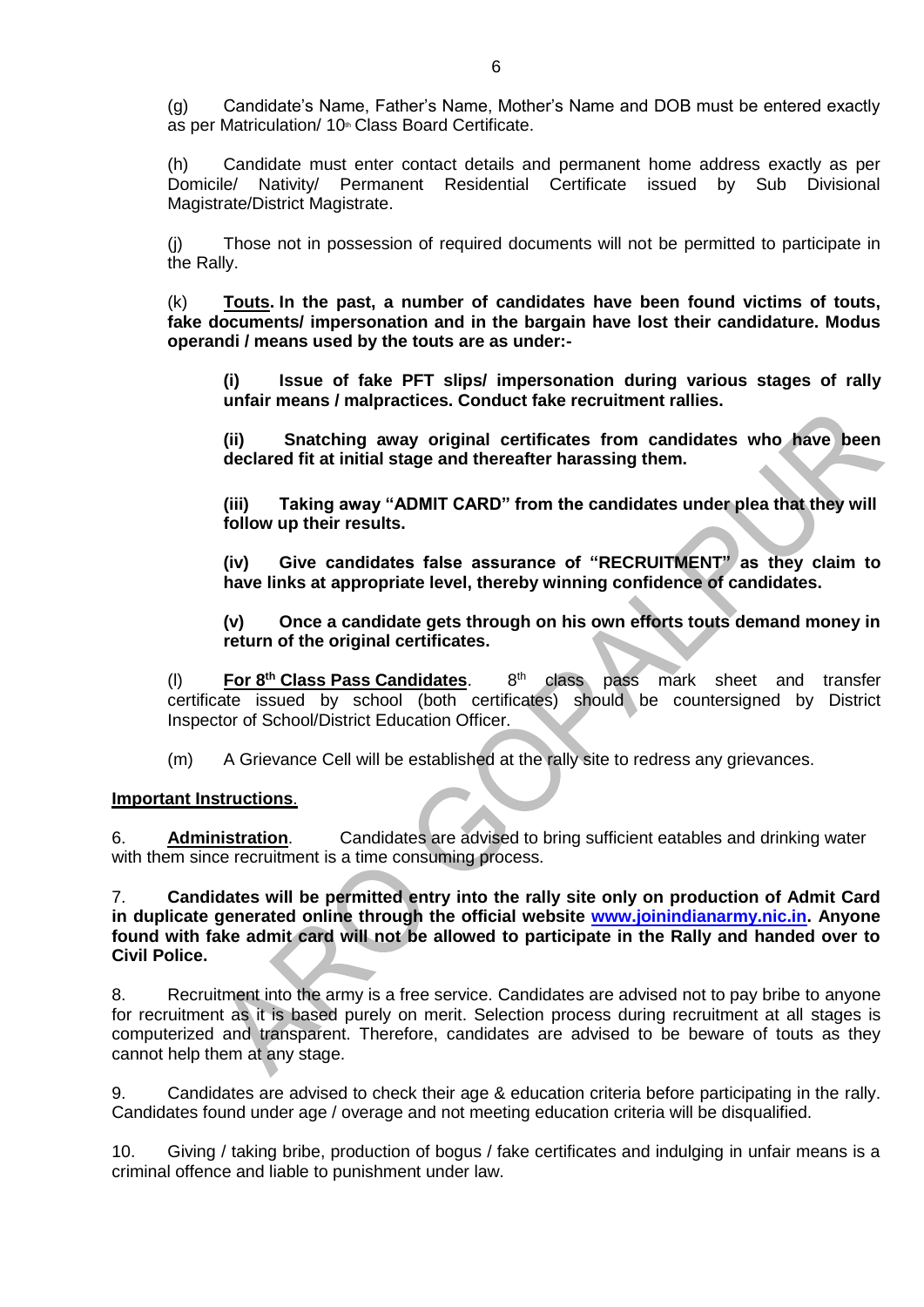11. Certificates with overwriting, tampering of seals or erasing/alteration of any type will not be accepted.

12. All documents submitted by the candidates are verified by government agencies before enrolment into Army. Strong legal action will be taken against individuals submitting fake documents. Even after recruitment, the service will be terminated if candidates are found to have produced fake documents or gave wrong information at the time of recruitment, despite the number of years of service individual may have rendered.

13. No compensation for Death / injury / loss etc during the rally and no travelling allowance/ dearness allowance for journey is admissible. Candidates will participate in the rally at their own risk and the participation is totally and entirely voluntary. The signing of Indemnity Bond is a mandatory requirement.

14. **Use of Performance Enhancing Drugs**. Use of any kind of performance enhancing drugs is strictly banned. Candidates having found to have used the same will be debarred from further screening.

15. **Tattoo**. **Permanent body tattoos are only permitted on inner face of forearms i.e from inside of elbow to the wrist and on the reverse side of palm/back (dorsal) side of hand. Permanent body tattoos on any other part of the body are not acceptable and candidates will be barred from further selection.**

16. If 180 days or more lapse between screening medical at the rally and despatch, medical will be done again and unfit candidates in this review will not be recruited.

17. Selection is provisional till Rahdari Certificate is issued and candidates are despatched for training.

18. Mobile phones are not permitted in the rally site and at the time of CEE.

19. Candidates are advised in their own interest to undergo medical exam before coming for selection especially with respect to flat foot, poor vision, deformities and physical measurements. All are advised to ensure that their ears are free of wax by getting it cleaned by a doctor prior to the rally.

20. Candidates may have to present themselves at rally site for three to four days. Candidates should make arrangements for stay under their own arrangements.

21. Negative marking would be applicable in CEE.

22. Result of written examination will be declared on the official website **[www.joinindianarmy.nic.in](http://www.joinindianarmy.nic.in/)**.No separate letter will be sent to the candidate. It is responsibility of candidate to check his result and report to ARO for documentation.

23. For more detail contact on :-

- (a) Telephone No 0680-2343282.
- (b) Mobile No 7077975116.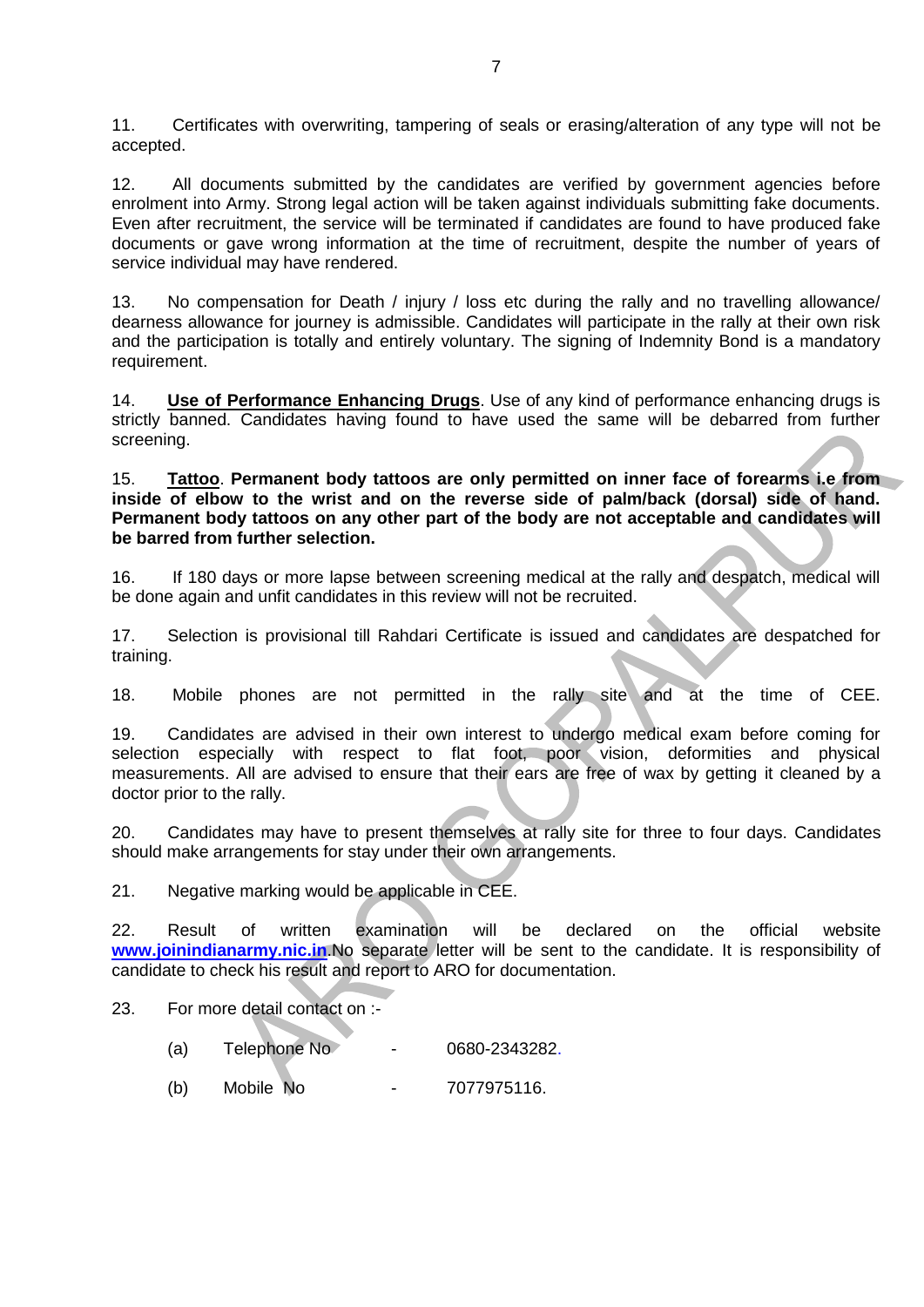**Disclaimer The terms and conditions, given in the notification and on the website are subjective and should, therefore, be treated as guidelines only. In case of any ambiguity, the existing policies, rules and regulations of Indian Army/ Government of India will be final. Details are also available on website [www.joinindianarmy.nic.in](http://www.joinindianarmy.nic.in/)**.

Place : Gopalpur

Date: 08 Aug 2019

Sd/-xx-xx-xx-<br>(SK Jayaswal) Colonel<br>Director Recruiting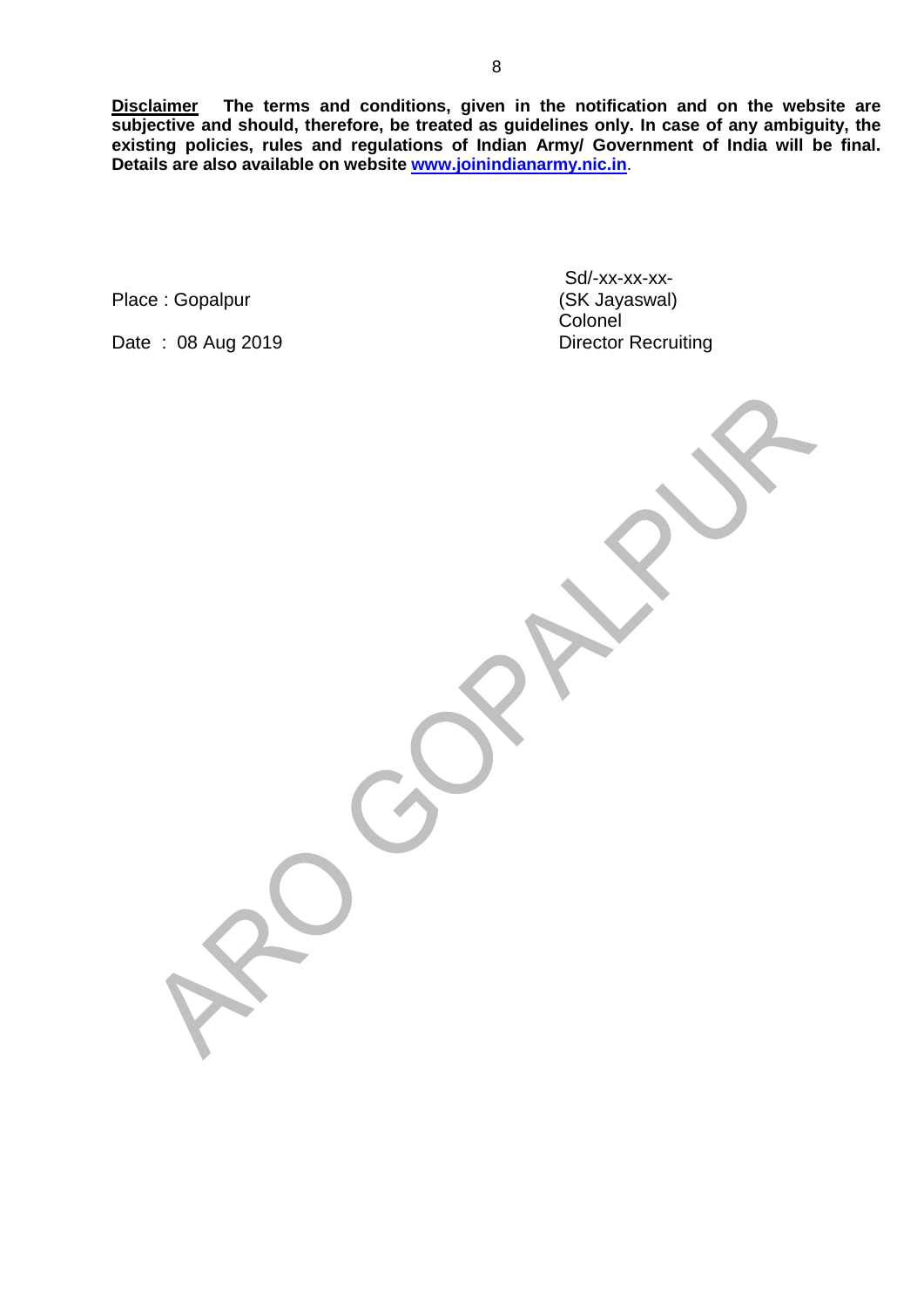| <b>AFFIDAVIT</b>                                                                                                                                                                                                                                                                                                                                       | <b>PHOTO</b>                                         |  |  |  |  |  |  |  |
|--------------------------------------------------------------------------------------------------------------------------------------------------------------------------------------------------------------------------------------------------------------------------------------------------------------------------------------------------------|------------------------------------------------------|--|--|--|--|--|--|--|
| ON NON JUDICIAL STAMP PAPER                                                                                                                                                                                                                                                                                                                            | 3.5 cm x 4.5 cm                                      |  |  |  |  |  |  |  |
| 1. I, Name ________ Son of _________ while applying for enrolment in Army<br>solemnly affirm & State the following in my respect :-<br>(a) I belong to the following caste/religion :-                                                                                                                                                                 |                                                      |  |  |  |  |  |  |  |
| (b) My Residential Addresses are as under :-                                                                                                                                                                                                                                                                                                           |                                                      |  |  |  |  |  |  |  |
| (i) Permanent Address                                                                                                                                                                                                                                                                                                                                  |                                                      |  |  |  |  |  |  |  |
| <b>Resident Certificate)</b>                                                                                                                                                                                                                                                                                                                           |                                                      |  |  |  |  |  |  |  |
|                                                                                                                                                                                                                                                                                                                                                        |                                                      |  |  |  |  |  |  |  |
| (ii) Postal Address                                                                                                                                                                                                                                                                                                                                    |                                                      |  |  |  |  |  |  |  |
|                                                                                                                                                                                                                                                                                                                                                        |                                                      |  |  |  |  |  |  |  |
| (iii) I fully understand that if enrolled, a detailed verification of my character and<br>antecedents will be carried out by police and civil administration from my permanent<br>address submitted above and also places where I have resided in the last five years.<br>My places of residence in the last five years are as stated under :-<br>(iv) |                                                      |  |  |  |  |  |  |  |
| Ser<br>From<br>To<br>Residential address in full i.e House Number,<br>Lane/ Street/ Road Village/ Town/ Mohalla, Thana,<br><b>No</b><br>Post Office, Tehsil and District<br>(a)                                                                                                                                                                        |                                                      |  |  |  |  |  |  |  |
| (b)                                                                                                                                                                                                                                                                                                                                                    |                                                      |  |  |  |  |  |  |  |
| I am married/ unmarried.<br>(c)                                                                                                                                                                                                                                                                                                                        |                                                      |  |  |  |  |  |  |  |
| (d)<br>I hereby certify that I am not involved in any civil criminal case.                                                                                                                                                                                                                                                                             |                                                      |  |  |  |  |  |  |  |
| <b>OR</b>                                                                                                                                                                                                                                                                                                                                              |                                                      |  |  |  |  |  |  |  |
| I was involved in following cases but was acquitted :-                                                                                                                                                                                                                                                                                                 |                                                      |  |  |  |  |  |  |  |
|                                                                                                                                                                                                                                                                                                                                                        |                                                      |  |  |  |  |  |  |  |
|                                                                                                                                                                                                                                                                                                                                                        |                                                      |  |  |  |  |  |  |  |
| <b>OR</b>                                                                                                                                                                                                                                                                                                                                              |                                                      |  |  |  |  |  |  |  |
|                                                                                                                                                                                                                                                                                                                                                        | Following court cases/ FIR are pending against me :- |  |  |  |  |  |  |  |
|                                                                                                                                                                                                                                                                                                                                                        |                                                      |  |  |  |  |  |  |  |
|                                                                                                                                                                                                                                                                                                                                                        |                                                      |  |  |  |  |  |  |  |
| <b>Consent Certificate.</b><br>I am below 18 years and my parents give their consent, for<br>(e)<br>attending the Army Recruitment Rally (if applicable).                                                                                                                                                                                              |                                                      |  |  |  |  |  |  |  |
| Signature of Father ___________                                                                                                                                                                                                                                                                                                                        |                                                      |  |  |  |  |  |  |  |